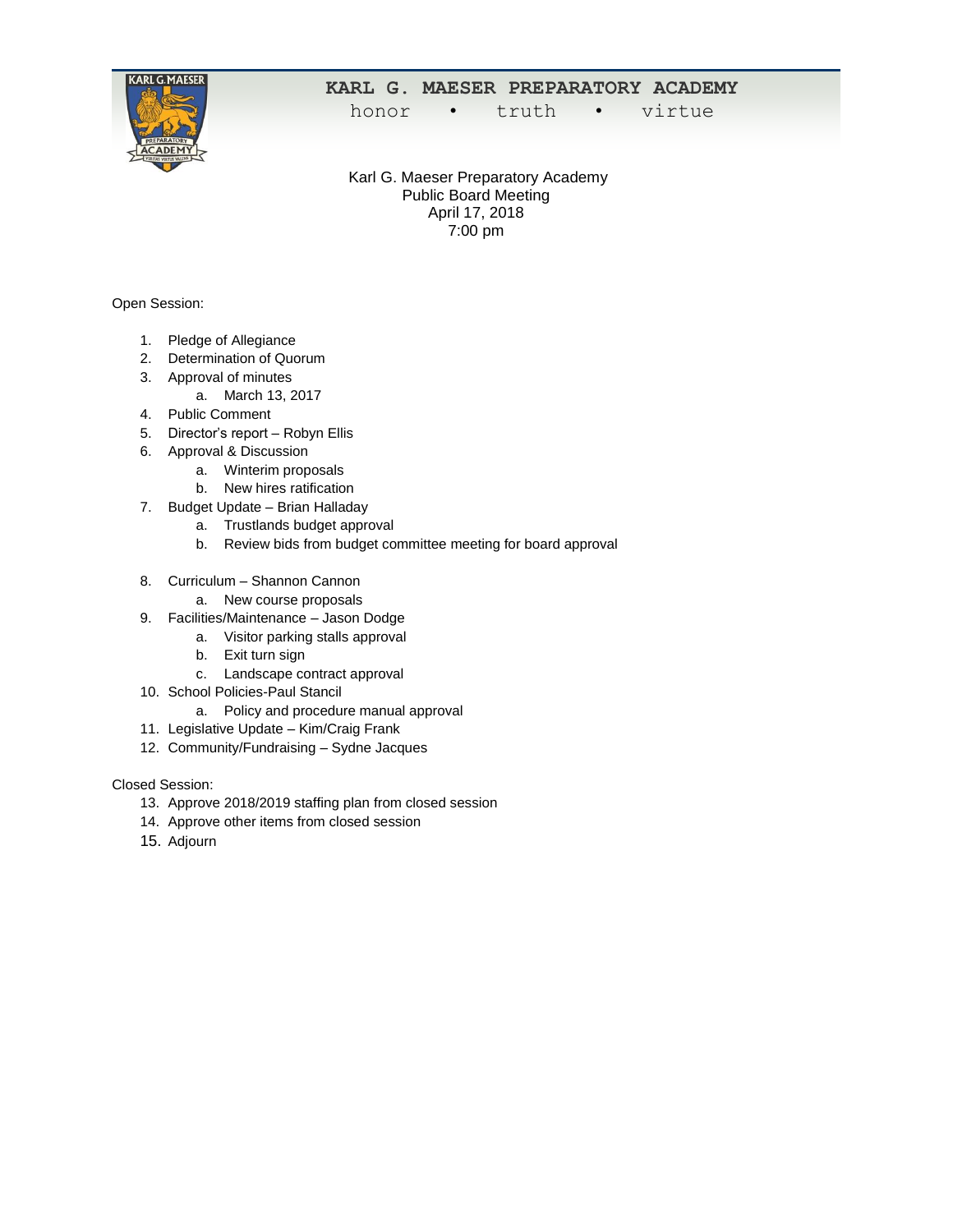Open Session: Start Time: 7:12 pm End Time: 8:46 pm

- 1. Pledge of Allegiance
- **2.** Determination of Quorum-**Yes, we have a quorum. Present-Cynthia Shumway, Steve Whitehouse, Paul Stancil, Brian Halladay, Jason Dodge, Janine See**
- 3. Approval of minutes
	- **a.** March 13, 2018 **Brian moved to approve the minutes of March 13, 2018. Janine seconded. Jason abstained due to absence. The motion passes.**
- 4. Public Comment
	- Debbie Llewellyn from UAPCS came to share about some trainings they are sponsoring that are upcoming.
- 5. Director's report Robyn Ellis
	- Enrollment currently at 660 for next year-with attrition we should be right on track
	- 5 weeks from graduation, Grand ballroom at UVU, Friday May 25 at 1 pm
	- Syd Jacques possible speaker for graduation
		- Summer read for faculty and board-Little Britches, Jekyll and Hyde
	- Robyn in the middle of faculty evaluations
- 6. Approval & Discussion
	- a. Winterim proposals reviewed
	- b. New hires ratification not done
- 7. Budget Update Brian Halladay
	- a. Trustlands budget approval

**Steve moved to approve the Trustlands budget as modified with SPED chromebook lab coming from SPED grant and that money being used for teacher laptops. Paul seconded. Voting to approve was unanimous.**

- b. Review bids from budget committee meeting for board approval
	- i. Painting-classrooms touchup and bottom of the gym wall
		- **Paul moved to approve the painting contract with 5 Star painting at a cost of 17107.44 to paint classrooms and gym. Jason seconded. Voting to approve was unanimous.**

Other items approved in budget committee.

- 8. Curriculum Shannon Cannon
	- Summer reading for teachers. Teacher week is the week before school starts and is when they will discuss the books.

a. New course proposals-none done for today.

- 9. Facilities/Maintenance Jason Dodge
	- a. Visitor parking stalls approval more work needed to figure out new configuration with Handicapped stalls.
	- b. Exit turn sign-need to add a time sign to distinguish no left turn during carpool hours while other times OK.
	- c. Landscape contract approval-Based on bids received Jason recommends we stick with Elite. **Paul moved to approve landscape contract with Elite for grounds maintenance. Brian seconded. Voting to approve was unanimous.**

Environmental Science class would like to work on landscaping the area north of the field.

- 10. School Policies-Paul Stancil
	- a. Policy and procedure manual approval not discussed or approved
- 11. Legislative Update Kim/Craig Frank

Kim and Craig came and reported on bills that passed during the legislative session that will affect charter schools and then reported on future actions that need to be taken to protect our interests. UCN will be providing a training on August 1 with the author of *Crucial Conversations* as the keynote speaker.

12. Community/Fundraising – Sydne Jacques